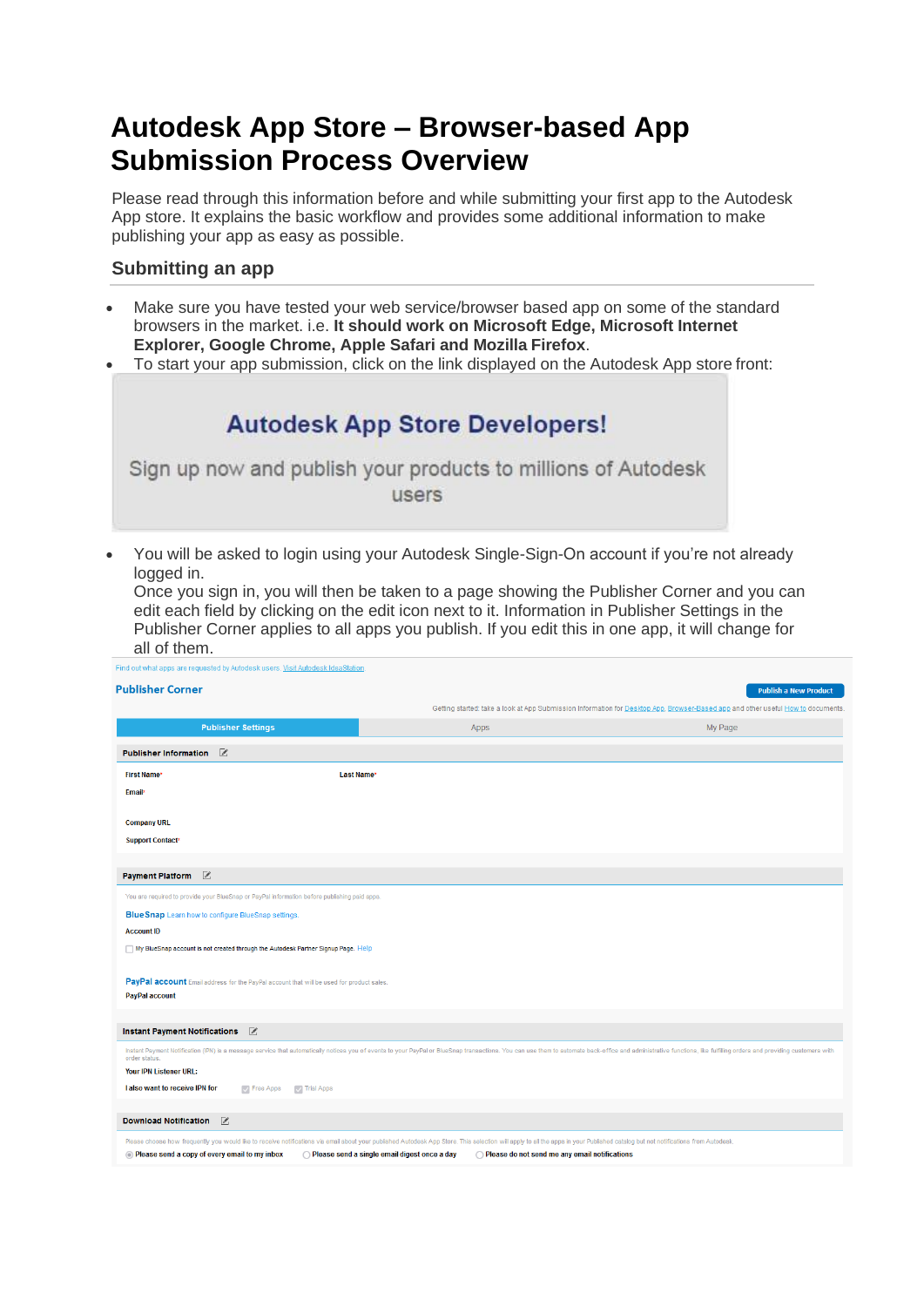• In the **Publisher Information** section, the email address you provide will be used to send you automated email notifications when your web service link is accessed through store, and where we will contact you for any additional information we need while reviewing your submission. Also, provide the support contact where end users can contact you for support .After entering your information 'save' your settings.

| Publisher Information |                                                                                                     |            |                                                                                                                 |                                                                                              |
|-----------------------|-----------------------------------------------------------------------------------------------------|------------|-----------------------------------------------------------------------------------------------------------------|----------------------------------------------------------------------------------------------|
| First Name-           | mandeep.                                                                                            | Last Name- | Kumar                                                                                                           |                                                                                              |
| Email                 | andeep Kumar@autodesit.com                                                                          |            |                                                                                                                 | This information will be used by Automobile for some of and will not appear on product page. |
|                       | This information will expens on your publisher profile page as a high introduction of your company. |            |                                                                                                                 |                                                                                              |
| Company URL           | mp: Review autobisk com                                                                             |            | The second control of the control of the control of the control of the control of the control of the control of |                                                                                              |
| Signment Contact:     | adniapprodisionsess.com                                                                             |            |                                                                                                                 |                                                                                              |

• If your web service is a paid version you have a choice of using BlueSnap (an international payment gateway used by some Autodesk product groups) or PayPal. You will need to add either required BlueSnap information or a PayPal email address. If you have any questions about which platform to choose please contact [appsinfo@autodesk.com.](mailto:appsinfo@autodesk.com)

| <b>Payment Platform</b> |                                                                                             |  |  |
|-------------------------|---------------------------------------------------------------------------------------------|--|--|
|                         | The are request to provide your Worldow or PayPal information before publishing paid appro- |  |  |
|                         | BlueSnap (Recommended) Learn how to configure HueSnap settings.<br>アルクランス アウェー しゅくしょ アッチェル  |  |  |
| Account ID              |                                                                                             |  |  |
|                         | 14 My Studinap account is not created through the Autodesk Partner Signup Page. 1100        |  |  |
|                         |                                                                                             |  |  |
|                         | PayPal account in an atmost in the FigHs account that will be used for product came."       |  |  |
| PayPal account          | Sandoop Kumar@autodotk.com                                                                  |  |  |
|                         |                                                                                             |  |  |
| Save                    | Cancel                                                                                      |  |  |
|                         |                                                                                             |  |  |

- To setup a BlueSnap account, please go through the steps outlined in the [Blue Snap](https://apps.autodesk.com/Public/BlueSnapGuide) [Guidelines.](https://apps.autodesk.com/Public/BlueSnapGuide)
- For PayPal you should have either a PayPal Business Account or a Premier Account. Refer to this additional documentation for **PayPal account settings** required for the Autodesk App Store**. Note: If you choose to use PayPal, please make sure you use your master PayPal email address as 'PayPal account' in the Autodesk App Store.**
- Save your BlueSnap or PayPal settings.
- If you have implemented the IPN Handler to take an action in response to IPN messages received from the Autodesk App Store, you can provide that valid IPN Listener URL. (See the [ADN IPN Example\)](https://github.com/ADN-DevTech/Exchange-IPNListener-Sample). Also, if you wish to receive the IPN notifications for Free and Trials apps you can select the relevant option according to the app type (i.e. Free or Trial). Save your IPN listener URL settings.

| <b>HISRAIN FRYSININ NUMIRAMUS</b> |                                                                                                                                                                                                                                                                                                                                                  |
|-----------------------------------|--------------------------------------------------------------------------------------------------------------------------------------------------------------------------------------------------------------------------------------------------------------------------------------------------------------------------------------------------|
| DON'TEEN                          | lested Payment Middle alors (PR) is a mensure never that automatically estimal year PayPal in Disellous transisters. You can use PayPal to advertise texts after a stream and a textures, the fulfiling index and annibles con<br>e sa masa sa kabila na mata na mata na mata na mata na mata na mata na mata na mata na mata na mata na mata na |
| Your IPN Listener URL:            | https://apps.autodesk.com/en/MyUpl                                                                                                                                                                                                                                                                                                               |
| I also want to receive IPN for    | El fine Apps El Trul Apps                                                                                                                                                                                                                                                                                                                        |
| Save                              | Cancel                                                                                                                                                                                                                                                                                                                                           |
|                                   |                                                                                                                                                                                                                                                                                                                                                  |

• In the Download notification section, you can set how frequently you want to receive the app download notifications. Save the settings.

| Download Notification                                                                                                                                                                                                         |                                               |
|-------------------------------------------------------------------------------------------------------------------------------------------------------------------------------------------------------------------------------|-----------------------------------------------|
| Please choose have Presumity you would like to necess motiv above you entered about your published Auto-14, App Show. This selection will apply to all the apps in your Publishers calable at your Publishers call the result |                                               |
| Please send a single email digest once a day<br>o Please send a copy of every email to my inbox                                                                                                                               | Please do not send me any email notifications |
| Save                                                                                                                                                                                                                          |                                               |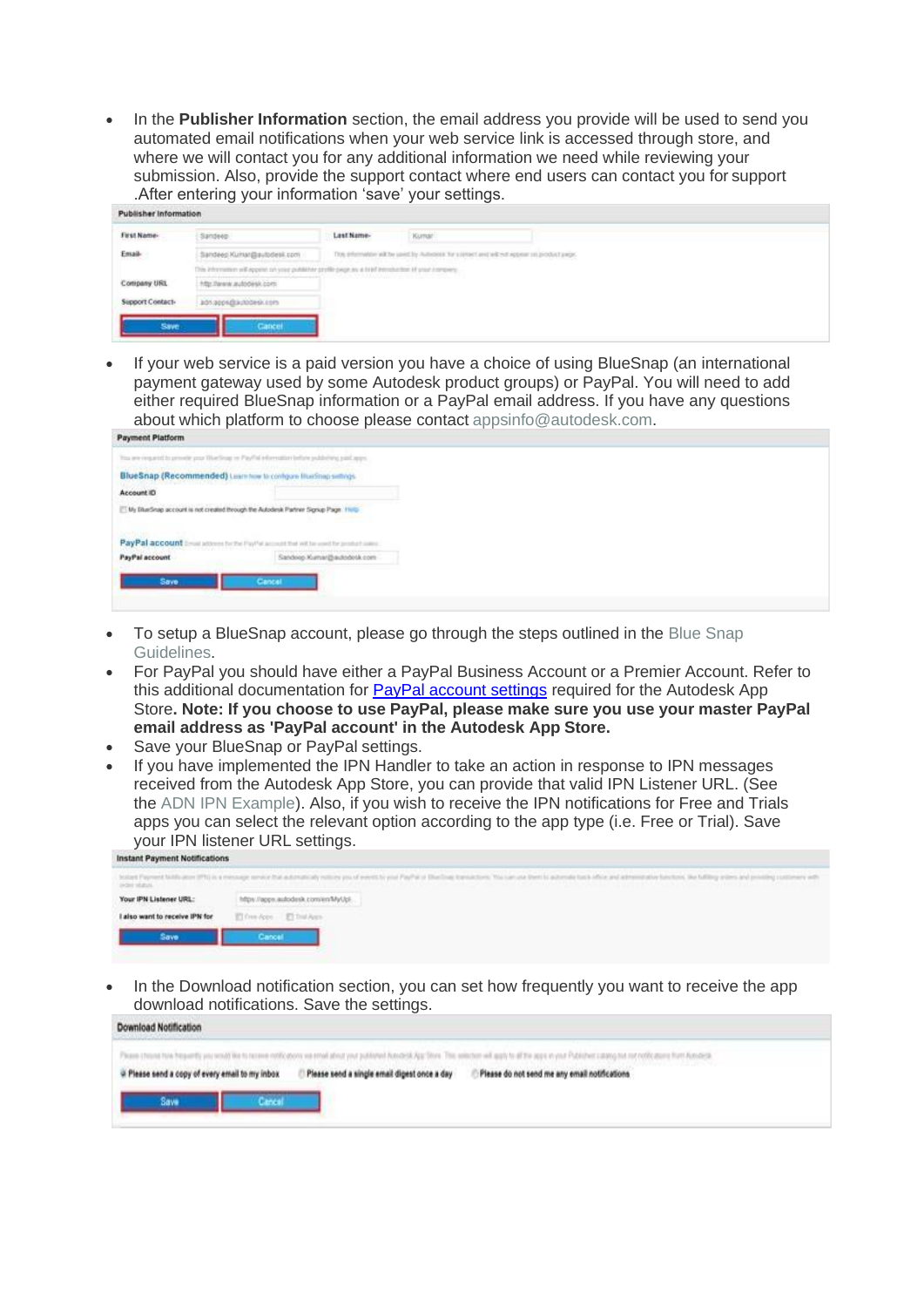#### **My Page**

The 'My Page' section in Publisher Corner allows the publisher to customize his/her own page that will be displayed to the Autodesk App Store end users. This is your opportunity to market your company, your experience and your consulting services. Treat it like a short brochure. Add your company logo and arrange your apps in whatever format you like.

To add the company logo, click on the company logo and the edit option will appear. Click on this and you will see the "Edit company logo" pop-up appear.<br>Publisher Settings



Autodesk, Inc. is an American multinational software corporation that makes software products and services for the architecture, engineering, construction, manufacturing, media, education, and entertainment industries

• Click on 'Upload an image' and you will get an option to browse and select the logo, then click on 'open'. Once the image is uploaded the preview of the image will be displayed. If you are satisfied with the logo click on 'ok' or if you want re-upload an image to click on 'Upload an image' and upload an image again.



• To add the company name and company information click on the company name edit option and add company name and information about your company then 'Save' theinformation.

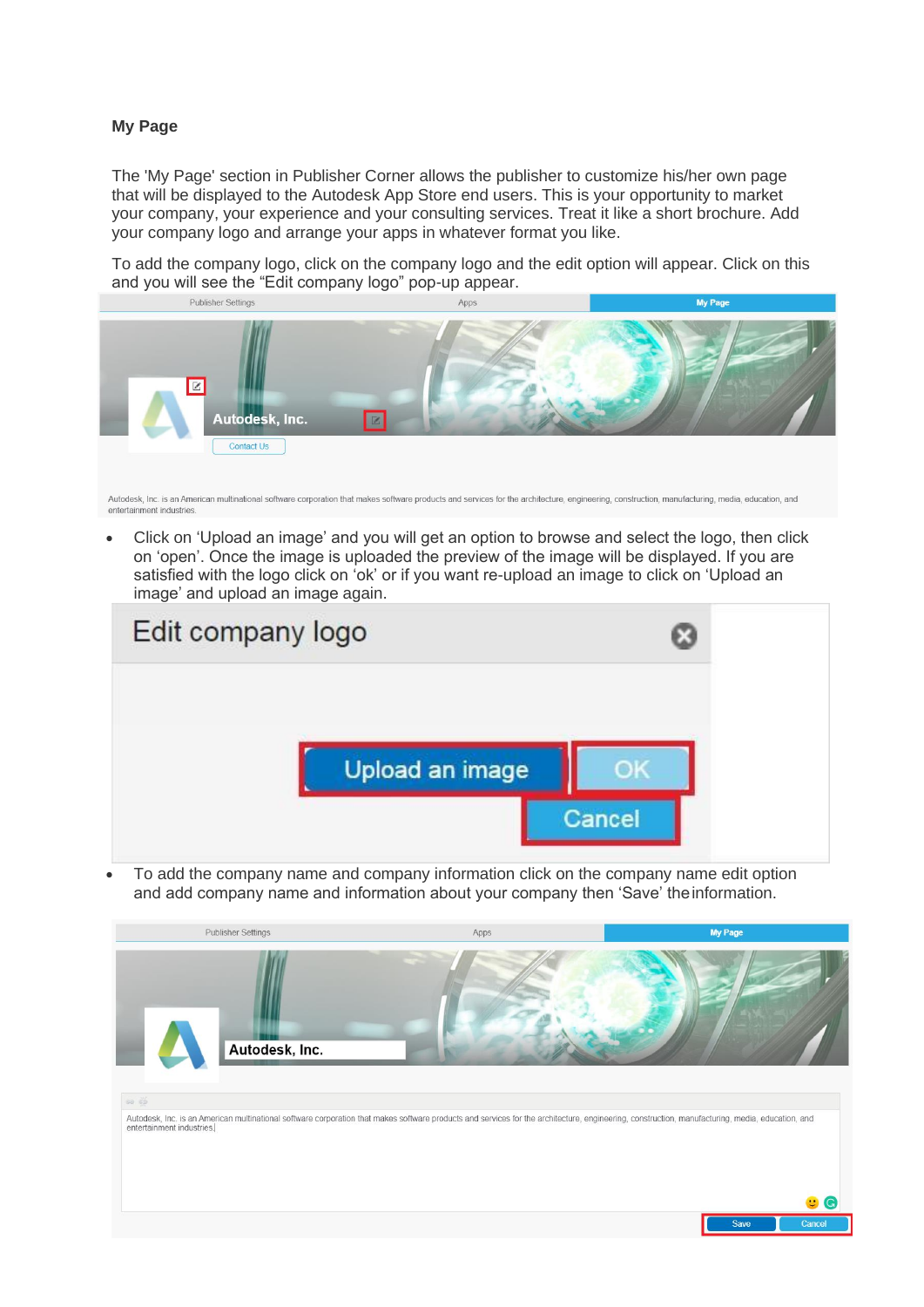#### **Publish a New Product**

• After completing the 'My Page' click '**Publish a New Product**' to proceed. Next you will see some publishing information and a publisher agreement. Make sure you read this information carefully and click "**I agree**" to accept the agreement. Click the **Continue** button to move to the publish workflow.<br>Publish Your Own Applications in Autodesk App Store



- Select the type of the app you plan to submit .i.e. browser based app
- Browser based app: Customer can use your app that runs in a Web browser without having to install it on a local hard drive.
- Select the language for the app and Click on Continue.

| elect Language |        |                    |            |         |                    |                     |
|----------------|--------|--------------------|------------|---------|--------------------|---------------------|
| Carch          | German | English            | Spanish    | French  | Hungarian          | italian             |
| Japanese       | Korean | Polan <sup>2</sup> | Portuguese | Russian | Simplified Chinese | Traditional Chinese |

• You can use the Save as Draft button to save your app submission so you can continue it later. You can access your app at any time from the Publisher Corner screen – see ['Editing an existing](#page-10-0) [app'.](#page-10-0)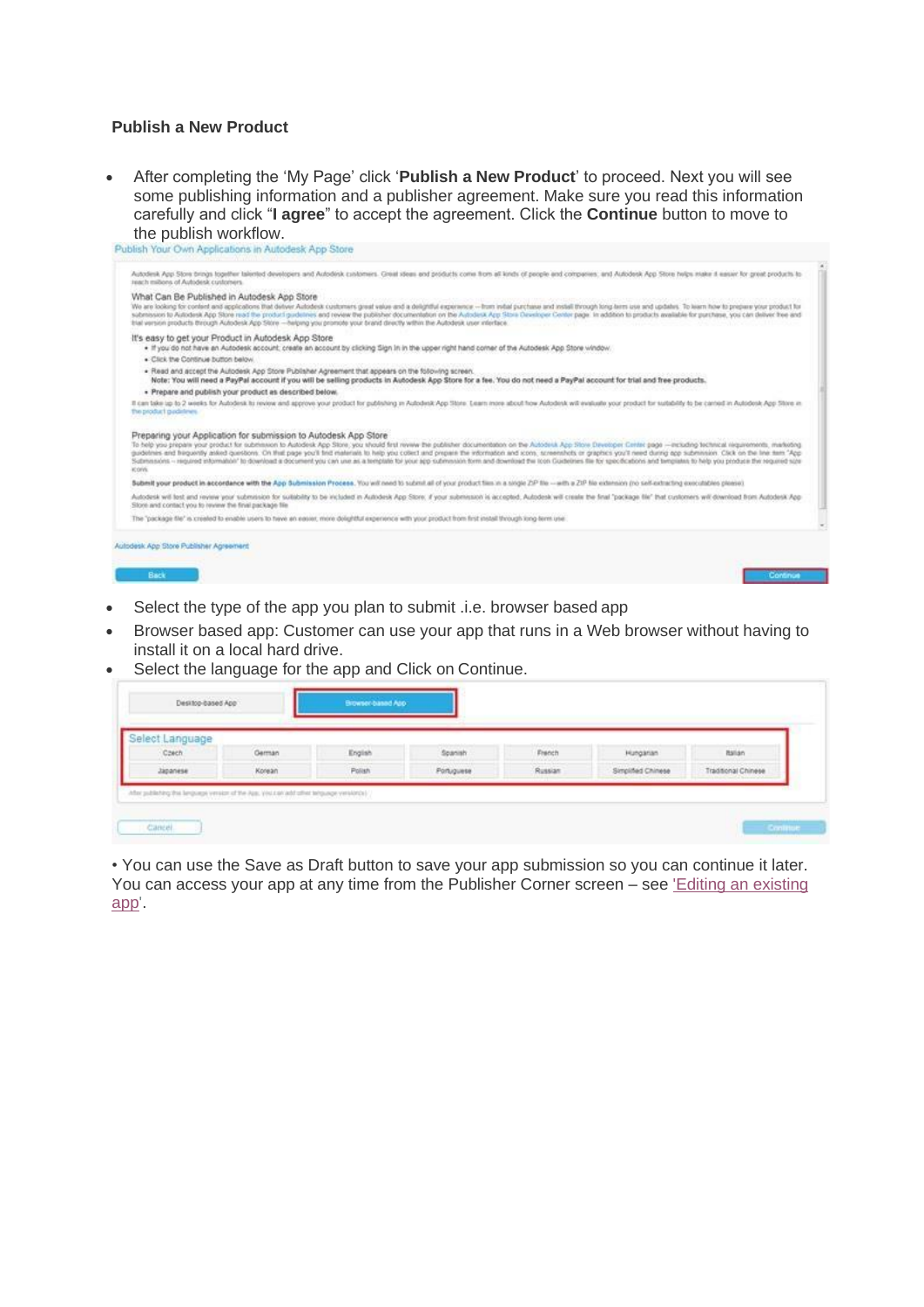### **App Submission Form**

| App publishing - English                                                                                                                                                                               | Step 1 of 2 |
|--------------------------------------------------------------------------------------------------------------------------------------------------------------------------------------------------------|-------------|
| Please fill in following information in English.                                                                                                                                                       |             |
| App Name*                                                                                                                                                                                              |             |
| Name to be displayed on the product page (50 characters).                                                                                                                                              |             |
| App Short Description                                                                                                                                                                                  |             |
| Description to be displayed under the title (200 characters).                                                                                                                                          |             |
| App Description                                                                                                                                                                                        |             |
| Description to be clapleyed for this item on the product page (4000 characters):<br><b>B</b> $I$   $X$ , $X'$   $\equiv$ $\equiv$ $\mid$ $\cap$ $\mid$ $\mid$ $\equiv$ $\mid$ $\Omega$ $\sim$ $\Delta$ |             |
|                                                                                                                                                                                                        |             |
|                                                                                                                                                                                                        |             |
|                                                                                                                                                                                                        |             |
|                                                                                                                                                                                                        |             |

- Enter information for your app in the textboxes on the form.
- The **App Description** textbox allows long descriptions (i.e. 4000 characters). This is where you should include a detailed description of your app. Customers will read this section to see if your App is worth buying/downloading.
- Also, in **App Description** textbox you can use formatting and bullets and include links to your company websites or videos. For hyperlinks, type the URL and select the URL and using Insert/Edit link option make the URL hyperlinked. If you have both a trial and paid app version in the store you can link between the pages.

| App Description                                                                                                                                                 |                                                                                                                                                                                                                       |  |
|-----------------------------------------------------------------------------------------------------------------------------------------------------------------|-----------------------------------------------------------------------------------------------------------------------------------------------------------------------------------------------------------------------|--|
| Description to be displayed for this item on the product page (4000 characters).                                                                                |                                                                                                                                                                                                                       |  |
| $\mathbf{B} \mid \mathbf{I} \mid \mathbf{x}, \mathbf{x'} \mid \Xi \not\sqsubseteq  \mathbf{0} \mid \cong \boxed{\mathbf{s}} \mid \Omega \not\subset \mathbb{R}$ |                                                                                                                                                                                                                       |  |
|                                                                                                                                                                 | Description to be displayed for this item o InservEdit Link hor (4000 characters). www.nuclears.com<br>ter magnetic des sons son de la contrata de la contrata de la contrata de la contrata de la contrata de la con |  |
|                                                                                                                                                                 |                                                                                                                                                                                                                       |  |
|                                                                                                                                                                 |                                                                                                                                                                                                                       |  |

• Enter the Web service URL of your app.

| President Fire<br>AND PERKE NIL |  |  |
|---------------------------------|--|--|
| The Ud for the Web Service      |  |  |

• **App Icon** : This is the icon displayed on the store to represent your app. A quality and professional looking icon is very important and should be treated as a key marketing tool. Your icon is the first impression a customer will have about your app. Icons should be pictorial and convey a concept about your app. There is no need to put the name of your company or the name of the app on the icon as both are displayed next to the icon.

Icons that are too small, not legible, or do not have a border/are framed will not be considered.

• We recommend 120x120 pixels for your icon.

• If you're looking for a free icon editing tool, then you might consider GIMP, Paint.NET or something similar.

Refer to **Icon Guidelines and Template** for guidance and specifications.

• Add up to 10 **App Screenshots**. Adding screenshots is a good way to showcase your app. Once you've uploaded each image, a text box will appear in which you should enter the text that will accompany the screenshot. Screenshot images will be scaled to fit the views that the Autodesk App Store supports for screenshots. Recommended maximum image size and dimensions: 2000 pixels wide x 2000 pixels high, DPI: 96 or 72 pixels per inch (PPI), maximum file size 20MB.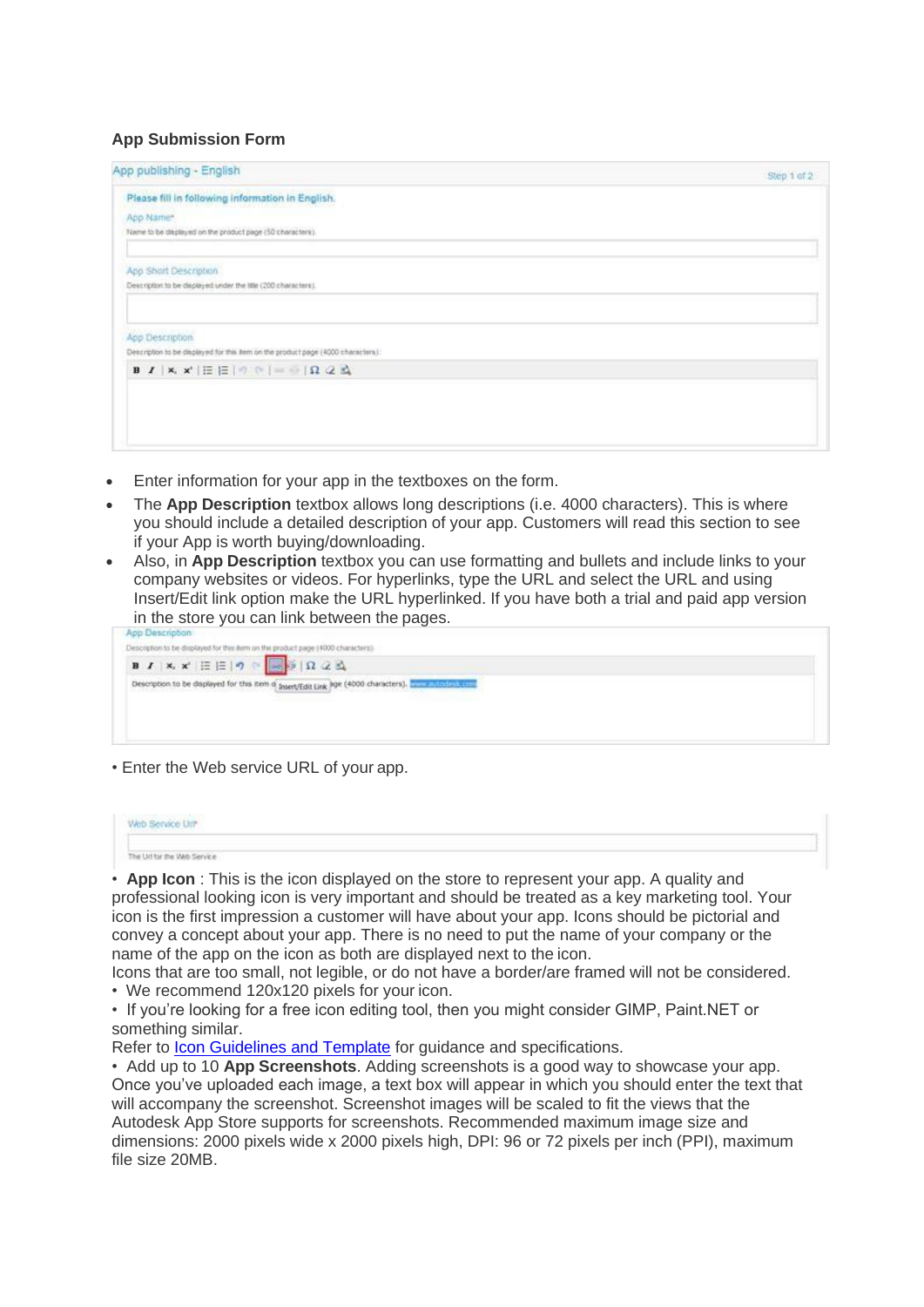• It is recommended that you also add your app demo videos posted in [Autodesk Screencast o](https://screencast.autodesk.com/)r posted in YouTube.

| App Icon*<br>Maximum File Size: 20 MB<br>Allowed Extensions: png gif jog jpeg<br>Images larger than 120x120 pixels will be scaled. |        |
|------------------------------------------------------------------------------------------------------------------------------------|--------|
| App Screenshot                                                                                                                     | Rémove |
| <b>CAST LEADERS CONTACT</b><br>Add Screenshot<br>or<br>Add Video<br><b><i>CONTRACTOR</i></b>                                       |        |

- **It is very important that you provide enough information about your app so that end users can easily use your app.**
- The Support Information textbox must include details on how a customer can contact you for support (e.g. email this email address, or visit this webpage). Click **Continue** to proceed.

| General Usage Instructions*<br>Viori-flow of product and how it fits into user's workflow.                                                                       |               |          |
|------------------------------------------------------------------------------------------------------------------------------------------------------------------|---------------|----------|
|                                                                                                                                                                  |               |          |
| General usage instructions about the app                                                                                                                         |               |          |
| Support Information*<br>How, when and where users can contact someone for product support. 1000 characters. Minimal HTML formating.                              |               |          |
|                                                                                                                                                                  |               |          |
| Please contact Sandeep.Kumar@autodesk.com                                                                                                                        |               |          |
| Additional Information<br>Anything else including links to supporting files. Also put additional specifications here (2000 characters), Minimal HTML formatting. |               |          |
|                                                                                                                                                                  |               |          |
| Known Issues<br>Description which will be displayed for this item on the products page (1000 characters). Minimal HTML formatting.                               |               |          |
| $B$ $I$ $\vert$ x, x' $\vert$ $E$ $\vert$ $\circ$ $\vert$ $\vert$ $\vert$ $\vert$ $\vert$ $\vert$ $\Omega$ $2$ $R$                                               |               |          |
|                                                                                                                                                                  |               |          |
| Cancel                                                                                                                                                           | Save as draft | Continue |

• You need to select the appropriate login type i.e. how an end user can login to your Web service.

• If you set a **Price**, the value you enter must be numeric only (i.e. don't use \$, £, ¥, €, etc.). All prices are in US Dollars.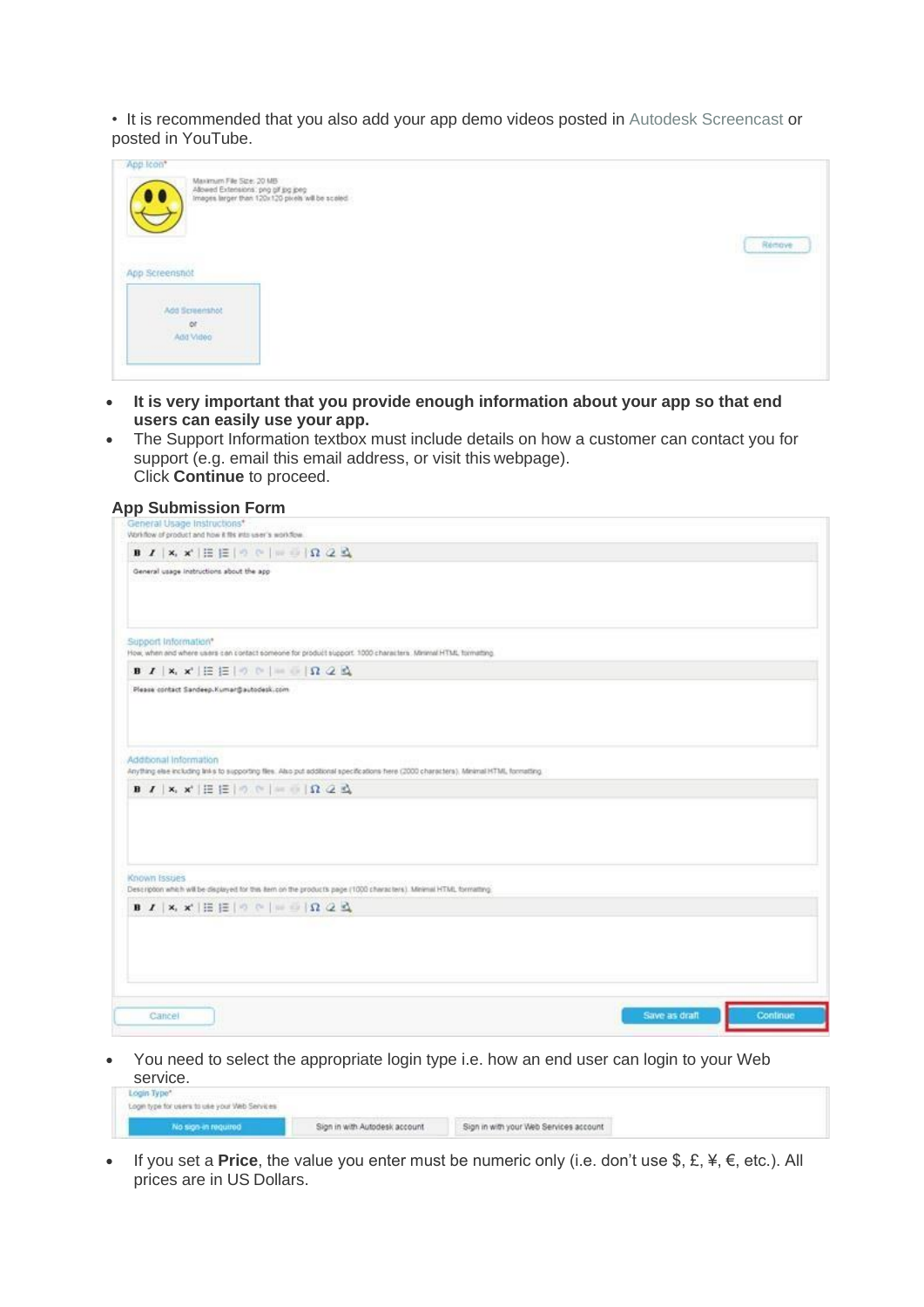- **Note:** You **will not** be able to change the payment type once "Subscription" is selected.
- Select "Subscription" if customer must pay a subscription price to have access to the webservice for a definite period of time. After the expiry of subscription date customers will be charged the fee monthly/Annual unless they take action to cancel.

| Price (USD)<br>Note: Please use periods () to indicate decimals; for example: 1.99. You will not be able to change the payment type once "Monthly recurring subscription(USD)" is selected.<br>Notice: Without a PayPaliBlueSnap account, you cannot set a price when publishing an App. Please make sure to use your master PayPal email address or BlueSnap Credentials. | Free:                   | Trial | Paid |  |
|----------------------------------------------------------------------------------------------------------------------------------------------------------------------------------------------------------------------------------------------------------------------------------------------------------------------------------------------------------------------------|-------------------------|-------|------|--|
|                                                                                                                                                                                                                                                                                                                                                                            |                         |       |      |  |
|                                                                                                                                                                                                                                                                                                                                                                            |                         |       |      |  |
| Please select a payment platform if you want to publish a paid App.                                                                                                                                                                                                                                                                                                        |                         |       |      |  |
|                                                                                                                                                                                                                                                                                                                                                                            |                         |       |      |  |
|                                                                                                                                                                                                                                                                                                                                                                            | <b>Payment Pletform</b> |       |      |  |

#### **App Compatibility:**

- Click on the 'down arrow' symbols to extend a product family list.
- Select all the Autodesk products, users of which will be able to use your web service.
- If a product isn't listed here, then it means that it is not supported by the store at this time. Please contact us for information on unlisted products you're interested in. **Marking your web service as compatible with a product means that:** You have tested your web service such that users of that Autodesk product can use it. You are able to support customers using your web service with that product. AutoCAD means 'vanilla' AutoCAD only. It does not include an AutoCAD vertical running its 'vanilla' profile.
- A list of Categories will be displayed for each Product you have selected under the Compatibility.
- **Select up to 4 categories** that apply to your web service for each product it is compatible with, and add a custom category if needed.
- Don't spam customers by selecting Categories that are not relevant to your web service. Click **Continue** to proceed.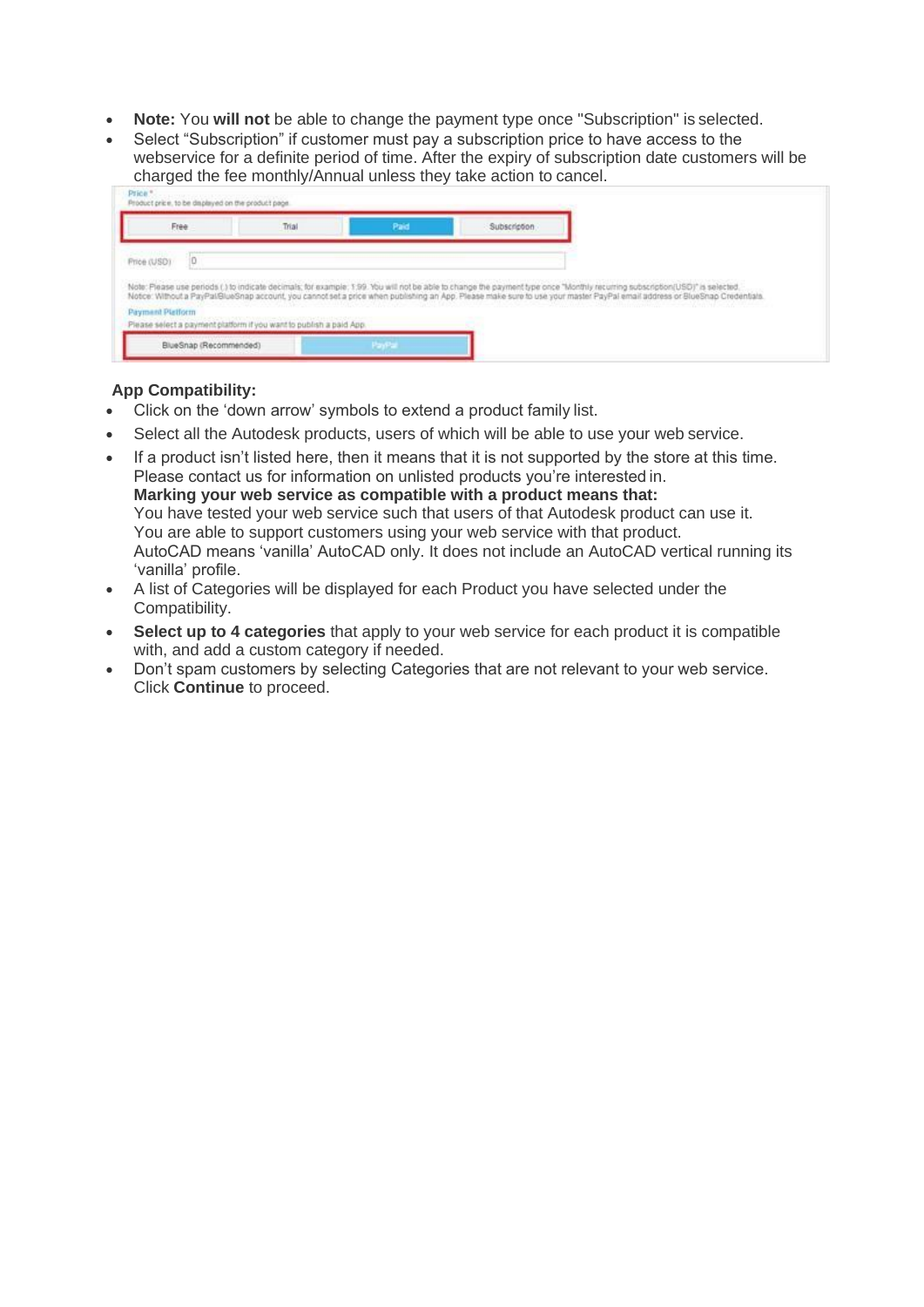| <b>ENSTAIL</b><br><b>Hown</b>                                                                                                                                                                                                                            |        |                                      |                      |      |   |      |   |                                      |   |      |  |                                 |  |
|----------------------------------------------------------------------------------------------------------------------------------------------------------------------------------------------------------------------------------------------------------|--------|--------------------------------------|----------------------|------|---|------|---|--------------------------------------|---|------|--|---------------------------------|--|
| Autodesk Advance Steel                                                                                                                                                                                                                                   | $\Box$ | 2017                                 | $\Box$               | 2016 | o | 2015 |   |                                      |   |      |  |                                 |  |
| Autodoxk Revil.                                                                                                                                                                                                                                          | æ      | 2017                                 | a                    | 2016 | Ð | 2015 | o | 2014                                 | o | 2013 |  |                                 |  |
| Autodesk Revil Architecture                                                                                                                                                                                                                              | а      | 2016                                 | α                    | 2015 | o | 2014 | α | 2013                                 |   |      |  |                                 |  |
| Autodask Revit MEP                                                                                                                                                                                                                                       | $\Box$ | 2016                                 | D                    | 2015 | O | 2014 | а | 2013                                 |   |      |  |                                 |  |
| Autodesk Revil Structure                                                                                                                                                                                                                                 | E      | 2016                                 | o                    | 2015 | o | 2014 | O | 2013                                 |   |      |  |                                 |  |
| Alan (Seect At)<br>AutoCAD (Sever Al)<br>Manufacturing Conect Atl<br>Inventor (Seect At)<br>Simulation (Select All)<br>Vault (Select AI)<br>ALC (Seert All                                                                                               |        |                                      |                      |      |   |      |   |                                      |   |      |  |                                 |  |
|                                                                                                                                                                                                                                                          |        |                                      |                      |      |   |      |   |                                      |   |      |  |                                 |  |
| Revil                                                                                                                                                                                                                                                    |        |                                      | Annotation Tools     |      |   |      |   | Electrical Design                    |   |      |  | Reality Capture                 |  |
|                                                                                                                                                                                                                                                          |        |                                      | Architectural Design |      |   |      |   | Interoperability                     |   |      |  | Regional-Specific Functionality |  |
|                                                                                                                                                                                                                                                          |        | <b>Building Performance Analysis</b> |                      |      |   |      |   | <b>Materials</b>                     |   |      |  | Scheduling & Productivity       |  |
| Autodesk App Store Categories*<br>Your App will appear in the following stores based on your compatibility selections.<br>For each store, select no more than four categories that best match your App. You must select at least one category per store. |        |                                      | Construction         |      |   |      |   | Mechanical Design<br>Plumbing Design |   |      |  | Structural Design               |  |

#### **App Summary Screen**

- This is a summary of the information you entered about your app.
- Click the Preview Button to open a new browser tab showing how your app will look in the store.
- Use the Back button to go back through the workflow to change any information that you don't like in the Preview.

Click the **Continue** button if you're happy with the Preview.

| App publishing - English    |                                                                                   |  | App Summary |
|-----------------------------|-----------------------------------------------------------------------------------|--|-------------|
| Published AppStore:         | <b>AutoCAD</b>                                                                    |  |             |
| Acc Name:                   | Hello Web Service World                                                           |  |             |
| App Short Description:      | Description to be displayed under the title (200 characters).                     |  |             |
| App Description:            | Description to be displayed for this item on the product page (4000 characters).  |  |             |
| App toon:                   |                                                                                   |  |             |
| Screenshots:                |                                                                                   |  |             |
| Web Service Url.            | http://adndevblog.typepad.com/autocad/exchange-apps-portathon-official-rules.html |  |             |
| Login Type:                 | No sign-in required                                                               |  |             |
| General Usage Instructions: | General usage instructions about the app                                          |  |             |
| Additional Information:     |                                                                                   |  |             |
| Khown Issues:               |                                                                                   |  |             |
| Type:                       | Free                                                                              |  |             |
| Price:                      | Free                                                                              |  |             |
| Application Compatibility:  | AutoCAD 2015                                                                      |  |             |
| Stone Categories:           | Analysis & Simulation                                                             |  |             |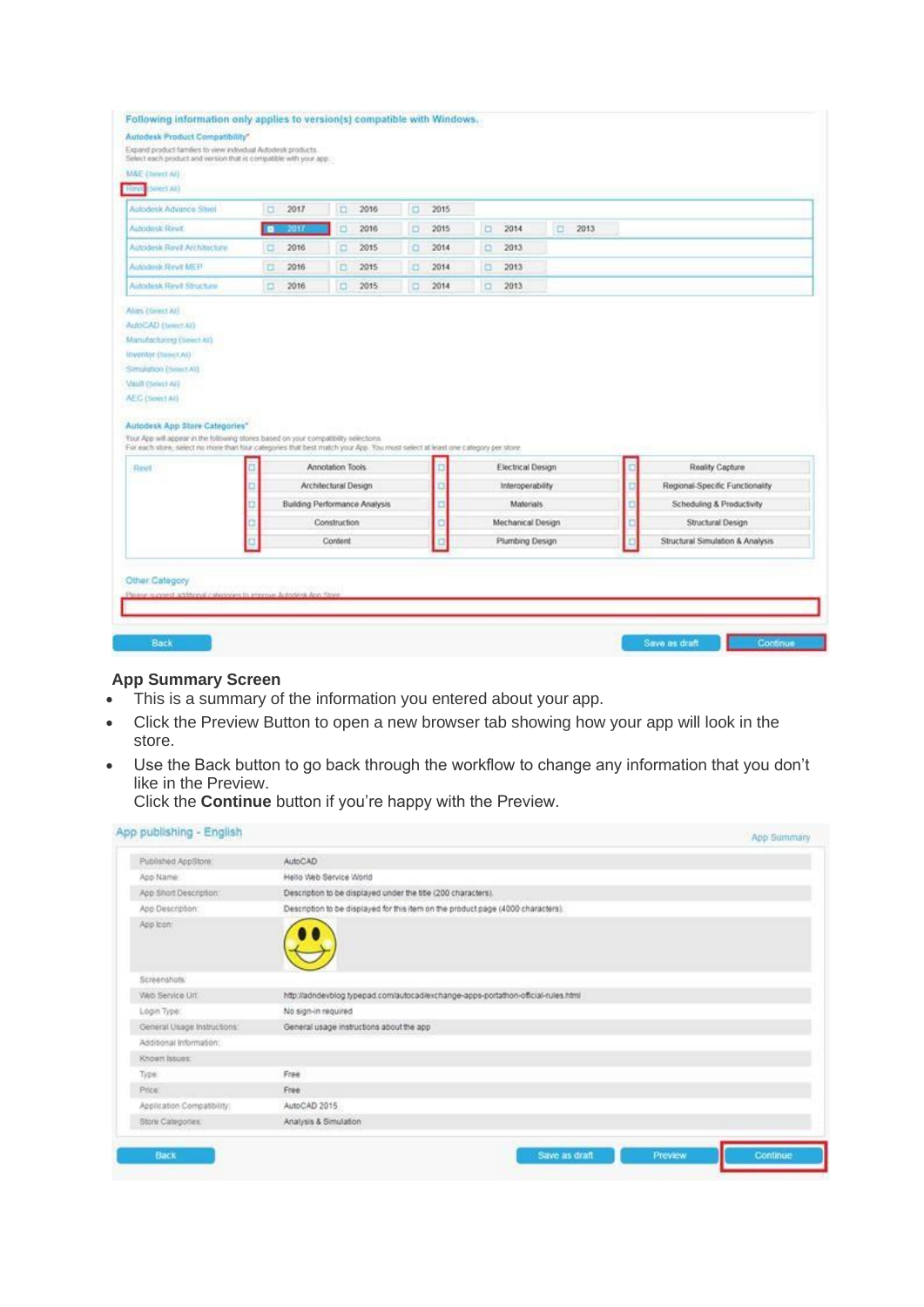- Click the Submit button to complete the app submission.
- Use the Add new language version/Clone button to add new supported language for the app.
- Use the Delete the app button to completely delete all language versions of the app

| App price in draft: Free<br>App ID: 2884652962712763251 | Language version(s) of the App |                                              |                                                            |                       | Download Entitlement Management |
|---------------------------------------------------------|--------------------------------|----------------------------------------------|------------------------------------------------------------|-----------------------|---------------------------------|
|                                                         | Name in the langauge           | 700<br>Language<br>and the company's and the | Status                                                     | Date Modified         | Actions                         |
| Add new tanguage version                                | Hells Web Bervice Word         | an.<br><b>SENTIS</b>                         | Ready to submit<br>and the contract of the contract of the | 2016-04-15<br>coochem |                                 |

You should be contacted by an app reviewer within 1 week of submitting your app. Please email [AppSubmissions@autodesk.com](mailto:AppSubmissions@autodesk.com) if you have not heard from us within that time.

#### **Arranging Apps in Widget**

In 'My Page', you can arrange apps using widgets. For example you can arrange apps based on Price type like Free, Trial, Paid or Subscription or based on Autodesk Products that the apps are supporting. The default setting is all apps are under 'All Apps' widget

• To arrange the app, click on 'Edit' option next to 'All apps'widget

|  |  | All Apps |  |
|--|--|----------|--|
|--|--|----------|--|

• Click on 'Add Widget' to add the new widget

• Add a name to the widget then drag and drop the apps from 'All Apps' widget. Similarly you can add few more widgets and arrange apps in the widget. Once you are done with arranging apps in the widget, click on 'Save' button.

| e | ו בי | <b>Delet</b> |
|---|------|--------------|
|   |      |              |
|   |      |              |
|   |      |              |

• In editing mode of widget, you can drag and drop apps across widgets and to remove an app from the widget, click on the close button of the app.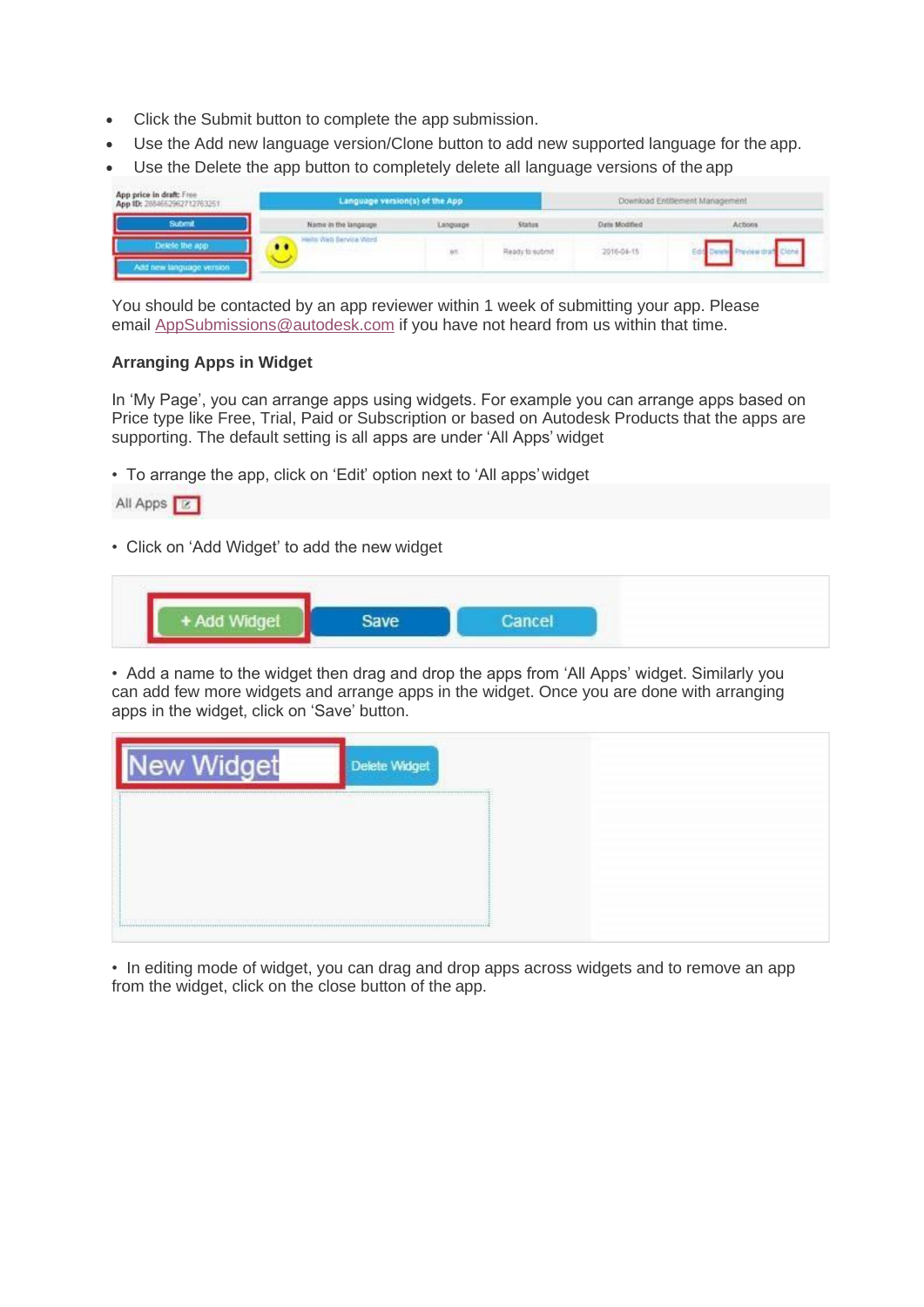| AutoCAD | <b>Delete Widget</b>                                                                          |                                                                                                                              |  |
|---------|-----------------------------------------------------------------------------------------------|------------------------------------------------------------------------------------------------------------------------------|--|
|         | 91111111-1111111<br><b>Hello Web Service World</b><br>1923년 2017년 1월 20일 1일 1일 1일 1일 1일 1일 1일 | 1999 - 1999 - 1999 - 1999 - 1999 - 1999 - 1999 - 1999 - 1999 - 1999 - 1999 - 1999 - 1999 - 1999 - 1999 - 1999<br>TestDesktop |  |
|         | 1 KHBOWC                                                                                      | \$11.00                                                                                                                      |  |

• Note: The apps in the 'Available apps' list will not be displayed on the Publisher's profile page. The app has to be in any one of the widgets added by you or in the default widget 'All Apps'



• To delete the widget, just click on 'Delete Widget' option next to the widget. Once you delete the widget, the apps in the widgets will be moved to 'Available Apps' list.

| AutoCAD | Delete Widget           |          |             |  |
|---------|-------------------------|----------|-------------|--|
|         | Hello Web Service World | -------- | TestDesktop |  |
| Free    |                         |          | \$11.00     |  |

• Once you have arranged the apps in widgets, you can add the consulting services you offer. To add the services click on edit option provided and select the consulting service then Save the changes.



• To see how your Publisher Profile page will appear to customers go to any app detail page of your apps and click on the company name.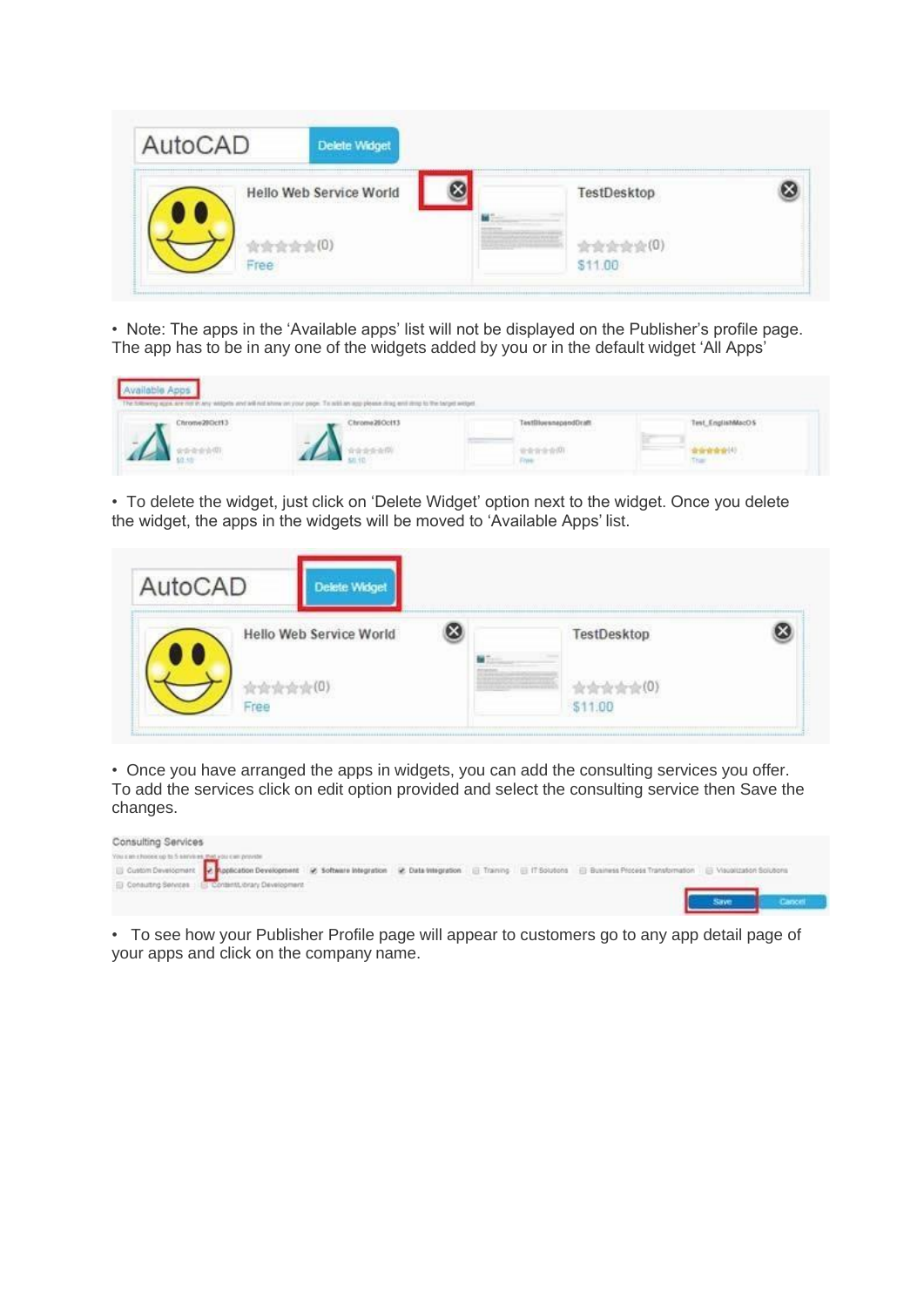|                                                                        | <b>Clipboard Manager</b><br>Autodesk, Inc.<br><b>食宿宿宿宿</b> (Amient)                                                                                                                                                                                                                                                                                                                                                                                                                                                                                                                                                                                                                                                                        | Free<br><b>Download</b>                                                                                                                                                                                                                                                                         |
|------------------------------------------------------------------------|--------------------------------------------------------------------------------------------------------------------------------------------------------------------------------------------------------------------------------------------------------------------------------------------------------------------------------------------------------------------------------------------------------------------------------------------------------------------------------------------------------------------------------------------------------------------------------------------------------------------------------------------------------------------------------------------------------------------------------------------|-------------------------------------------------------------------------------------------------------------------------------------------------------------------------------------------------------------------------------------------------------------------------------------------------|
| AUTODESK.<br>CS.                                                       | 仮<br>Win32 and 64                                                                                                                                                                                                                                                                                                                                                                                                                                                                                                                                                                                                                                                                                                                          | Doamload Size<br>816 & KB<br><b>Elian</b><br>ø.<br><b>M</b> Tweet<br>Release Date:<br>12/50011<br>8/5/2015<br>Last Updated<br>12.1<br>Varsion info:                                                                                                                                             |
| Language<br>Description<br>susiness needs<br><b>Read Help Document</b> | Engine<br>The Clipboard Manager plugin can be used with AutoCAD® to manage multiple clipboard entries, storing and renaming them for later use. It's<br>treat for moving different sets of content between various open drawings or for creating repeated copies of geometry without using blocks.<br>This plugin was first published as an ADN Plugin of the Month. The plugin has been provided with the complete source code needed to build the<br>application, with the intention of encouraging users of Autodesk software to use programming to tailor the products they use to their specific<br>Acce information regarding this plugin can also be found on Kean Walmsley's blog about AutoCAD programming. Through the Interface | Website:<br>www.autodesk.com<br>Cust Support:<br>admappe@autodesk.com<br>Compatible with<br>Aimodesk AutoCAD<br>Watslotz 2016 , 2015 , 2014 : 2013<br>Autosess AutoCAD Architecture<br>Version: 2016. 2015. 2014. 2013.<br>Autodesk AutoCAD Civil 3D<br>Version: 2010 .2015 .2014 .2013<br>Móre |
| About This Version<br>/enson 1.2.1. 6/5/2015<br>Screenshots and Videos | Added support to AutoCAD 2016 (No change in version number)<br>time.<br>counted.<br>more will<br><b>COLLEGE</b><br><b>COLOR</b>                                                                                                                                                                                                                                                                                                                                                                                                                                                                                                                                                                                                            | Publisher Information<br>Autodesk, Inc.<br>1.Apps<br>Consulting services for this publisher<br>Custom Development                                                                                                                                                                               |

# **Access & receive download information**

You have choices in how you receive download information. In addition to receiving download notifications via email, once the app is published you can go to "Publisher Corner" and navigate to apps tab, then under the apps go to Published apps.

<span id="page-10-0"></span>You can access your download information at any time. To download the CSV file for each app, click on 'Statistics' and then click on 'Export All Records'

| $\bigcirc$ From<br>07/20/2021<br>07/20/2021<br>To | $\odot$ Last<br>$\bigcirc$ All Time<br>7 days<br>$\overline{\phantom{a}}$  |                    |
|---------------------------------------------------|----------------------------------------------------------------------------|--------------------|
| <b>Downloads</b>                                  | Unique Downloads -<br><b>View</b>                                          | Day   Week   Month |
| <b>17 Downloads</b>                               | 17                                                                         |                    |
| <b>Sales</b>                                      |                                                                            |                    |
| 0 Sales                                           | $\overline{2}$                                                             |                    |
| Revenue                                           |                                                                            |                    |
| 0 USD                                             | $\mathbf{0}$                                                               |                    |
| <b>Export All Records</b>                         | 7/14/2021<br>7/15/2021<br>7/16/2021<br>7/17/2021<br>7/18/2021<br>7/19/2021 | 7/20/2021          |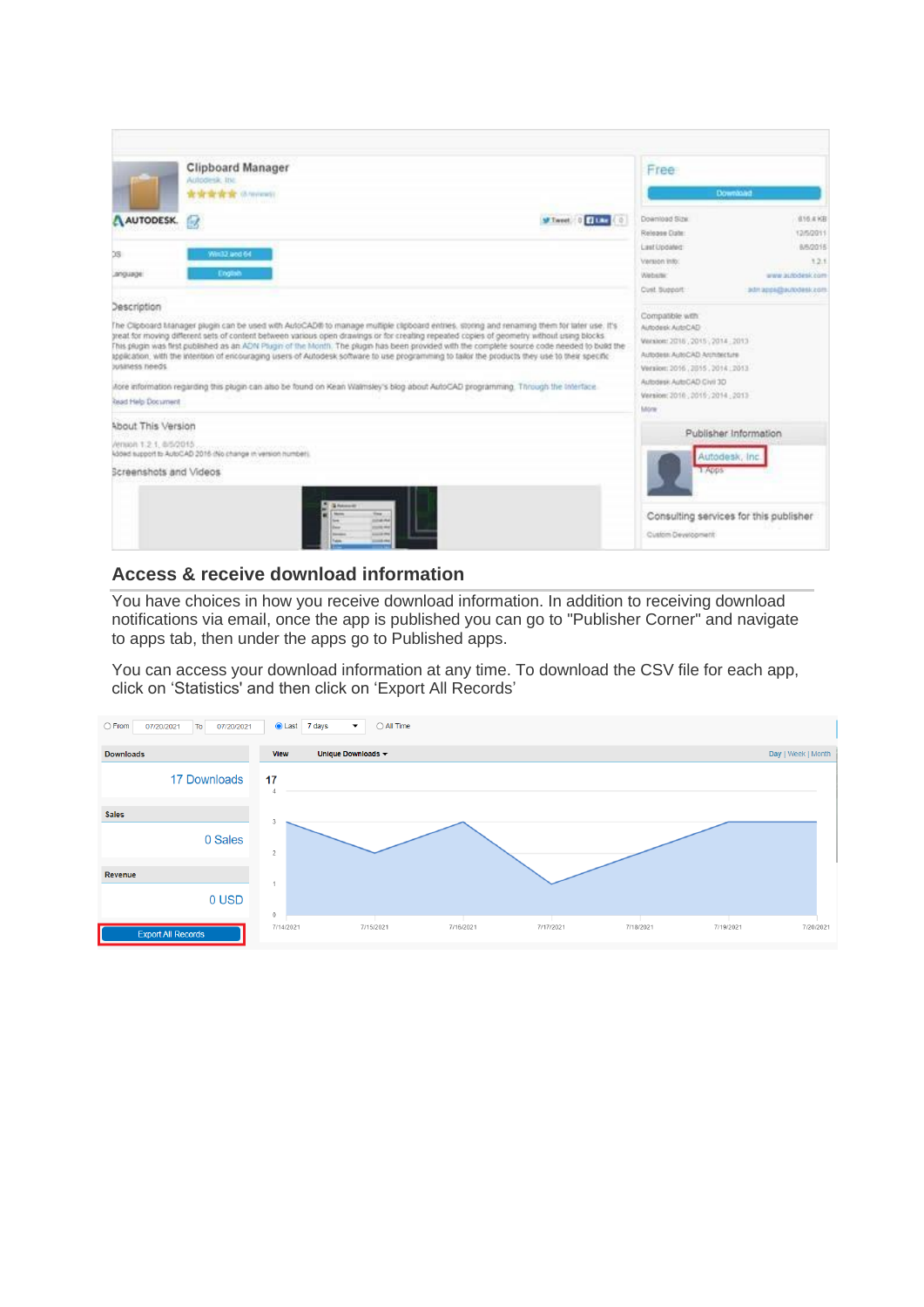#### **Editing an existing app**

Go to <https://apps.autodesk.com/> and you will then be prompted to log in using your Autodesk Single Sign On account. (If you have not signed in).



• Navigate to Apps tabs then 'Published' or 'Unpublished' apps tab.

|                                                                                                      |                     |                     |                                             | <b>My Downinads</b>     |
|------------------------------------------------------------------------------------------------------|---------------------|---------------------|---------------------------------------------|-------------------------|
| A THE RELEASE RESIDENCE TO A RELEASE REPORT.<br><b>Publisher Corner</b><br><u> Maria Manazarta (</u> | ALCOHOL: ASKATELING |                     | Publish a New Product<br>________<br>$\sim$ | <b>Account Bethings</b> |
| Publisher Settings                                                                                   | App                 | 14 Profession sport | <b>XIV Purchase Orders</b>                  | <b>Bun Out</b>          |
| Mark Consultation Associates<br>General Statestics                                                   | ublehed             | Unpublished         | Download Entitiement Group                  |                         |

• To edit, use Manage button corresponding to your application as shown below.

| Published<br><b>Same in the first action showed</b> | Name                   | Language/OS(Status) | Date Published         | Price         | Actions |
|-----------------------------------------------------|------------------------|---------------------|------------------------|---------------|---------|
| $\bullet$                                           | <b>Sainvina Vinest</b> | English (Live)      | 2016-04-15             | Free          |         |
| <b>Unpublished</b>                                  | Name                   |                     | Leutet@12/O'Abbarona.i | Date Modified | Actions |
| $\bullet\bullet$                                    | Those Website World    |                     |                        | 2016-04-15    |         |

• Use **Edit** button to edit the corresponding language version shown below.

| App price: Free<br>App ID: 28840<br>Published     | Language version(s) of the App        |          |               |               | Download Entitlement Management             |
|---------------------------------------------------|---------------------------------------|----------|---------------|---------------|---------------------------------------------|
| Submit                                            | Name in the langasge                  | Language | <b>Status</b> | Date Modified | Actions                                     |
| Unpublish the app.<br>Add new language version.   | Hollo Wats Service Wond-<br>$\bullet$ | 85       | Live          | 2015-04-15    | rqualish   View Ive version   Clame<br>Edit |
|                                                   |                                       |          |               |               |                                             |
|                                                   | Language version(s) of the App        |          |               |               | Download Entitiement Management             |
| App pr Unpublished<br>App ID: 2004052062712763251 | Name in the language.                 | Language | <b>Status</b> | Date Modified | <b>Actions</b>                              |
| <b>Submit</b><br>Delete the app                   | Hello Web Service World<br>$\bullet$  | 93       | Uroublished   | 2016-04-15    | lete ; Preview draft ; Clone                |

If you want to unpublish an app for a particular language from store then click on **Unpublish** button under actions for corresponding language.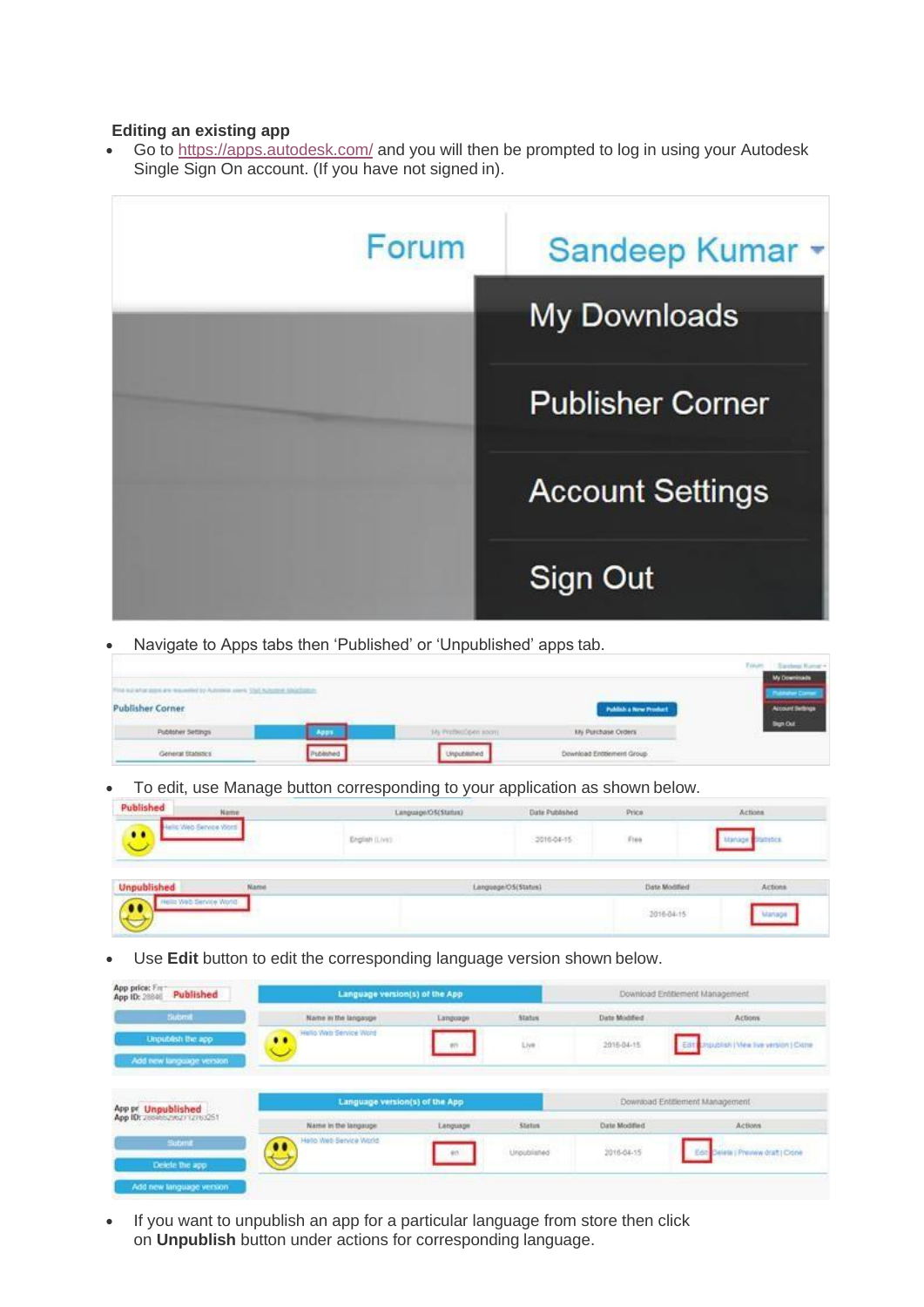| App price: Free<br>App ID: 2884652962712763251 | Language version(s) of the App           |          |        | Download Entitlement Management |                      |
|------------------------------------------------|------------------------------------------|----------|--------|---------------------------------|----------------------|
| <b>Submit</b>                                  | Name in the language                     | Language | Status | Date Modified                   | Actions              |
|                                                | la Vieb Service Word<br>$\bullet\bullet$ |          | Live   | 2016-04-15                      | when yerston (Clone) |

• Use **Unpublish the app** button to take all versions of the app offline from the store. Once you unpublish the app it will be moved to Unpublished apps tab.

| App price: Free<br>App ID: 2884652962712763251 | Language version(s) of the App |               |               | Download Entitlement Management |                                             |  |
|------------------------------------------------|--------------------------------|---------------|---------------|---------------------------------|---------------------------------------------|--|
| <b>Submit</b>                                  | Name in the language           | Language      | <b>Status</b> | Date Modified                   | Actions                                     |  |
| Add new language version                       | As Web Service Word            | $\frac{1}{2}$ | Live          | 2016-04-15                      | Edit   Urpublish   View Het version   Disne |  |

• Use **Delete** button under actions to delete the corresponding language version shown below (this option is available only if app is unpublished). **Note:** once you perform this action you will not be able to retrieve the information.

| App price: Free                  | Language version(s) of the App |           |               | Download Entitement Management |                      |
|----------------------------------|--------------------------------|-----------|---------------|--------------------------------|----------------------|
| App ID: 2884652962712763251<br>. | Name in the language           | Language. | <b>Status</b> | Date Modified                  | Actions              |
| Submit<br>Detete the app         | Hello Web Bervice World        |           | Unpublished   | 2018-04-15                     | review draft   Clone |
| Add new language version         |                                |           |               |                                |                      |

• Use **Delete the app** button to delete the app completely from the store. **Note:** once you perform this action you will not be able to retrieve the information.

| App price: Free.                                                  | Language version(s) of the App |          |             | Download Entitiement Management |                                       |
|-------------------------------------------------------------------|--------------------------------|----------|-------------|---------------------------------|---------------------------------------|
| App 10: 2884652962712763251<br>,,,,,,,,,,,,,,,,,,,,,,,,,,,,,,,,,, | Name in the language           | Language | Status      | Date Modified                   | Actions                               |
| <b>Submit</b><br>Delete the app                                   | tells Web Service World        | in.      | Unpublished | 2016-04-15                      | Edit   Delate   Freylew draft   Clone |
| Add new language version                                          |                                |          |             |                                 |                                       |

• Use **Clone** button to add new supported language for the app.

| Apr. ndew.From<br>Published 2763251<br>Αr                                                                          | Language version(s) of the App      |             |               |               | Download Entitlement Management                       |
|--------------------------------------------------------------------------------------------------------------------|-------------------------------------|-------------|---------------|---------------|-------------------------------------------------------|
| Sobmit                                                                                                             | Name in the langauge                | Language    | Status        | Date Moddled  | Actions                                               |
| <b>Unpublish the app.</b><br>Add new language version<br><u> 1975 - Johann John Stone, Amerikaansk politiker (</u> | Helio Web Service Word<br>$\bullet$ | 87          | Live.         | 2016-04-15    | 9 ISBN 0<br>Edit) Unpublish   View live yers<br>Clone |
|                                                                                                                    |                                     |             |               |               |                                                       |
| Ap Unpublished                                                                                                     | Language version(s) of the App      |             |               |               | Download Entitement Management                        |
|                                                                                                                    | Name in the language                | Language    | <b>Status</b> | Date Modified | Actions                                               |
| Арр ня 2064602062112763251<br>Submit<br>Delete the app                                                             | Hello Web Service World<br>         | <b>WILL</b> | Unpublished   | 2016-04-15    | Edit) Delete   Preview draft Clonk                    |

#### **When you update an app there are two possible scenarios:**

1. If you update only the app description the updated content is Auto Published without review by Autodesk. Exceptions to this include a modification to your actual file uploaded or a change in the price type – e.g. from trial/free to paid or change to product (version) compatibility or change in the Payment Platform (i.e. BlueSnap to PayPal or Vice-versa).

2. Modifications as noted above that require review. When you update an app your existing version will remain in the store until it is reviewed and replaced with the updated version. To update an app, login and go to Apps tab then Published apps tab.

Click the Manage the app and click **edit** button to move to the publishing workflow.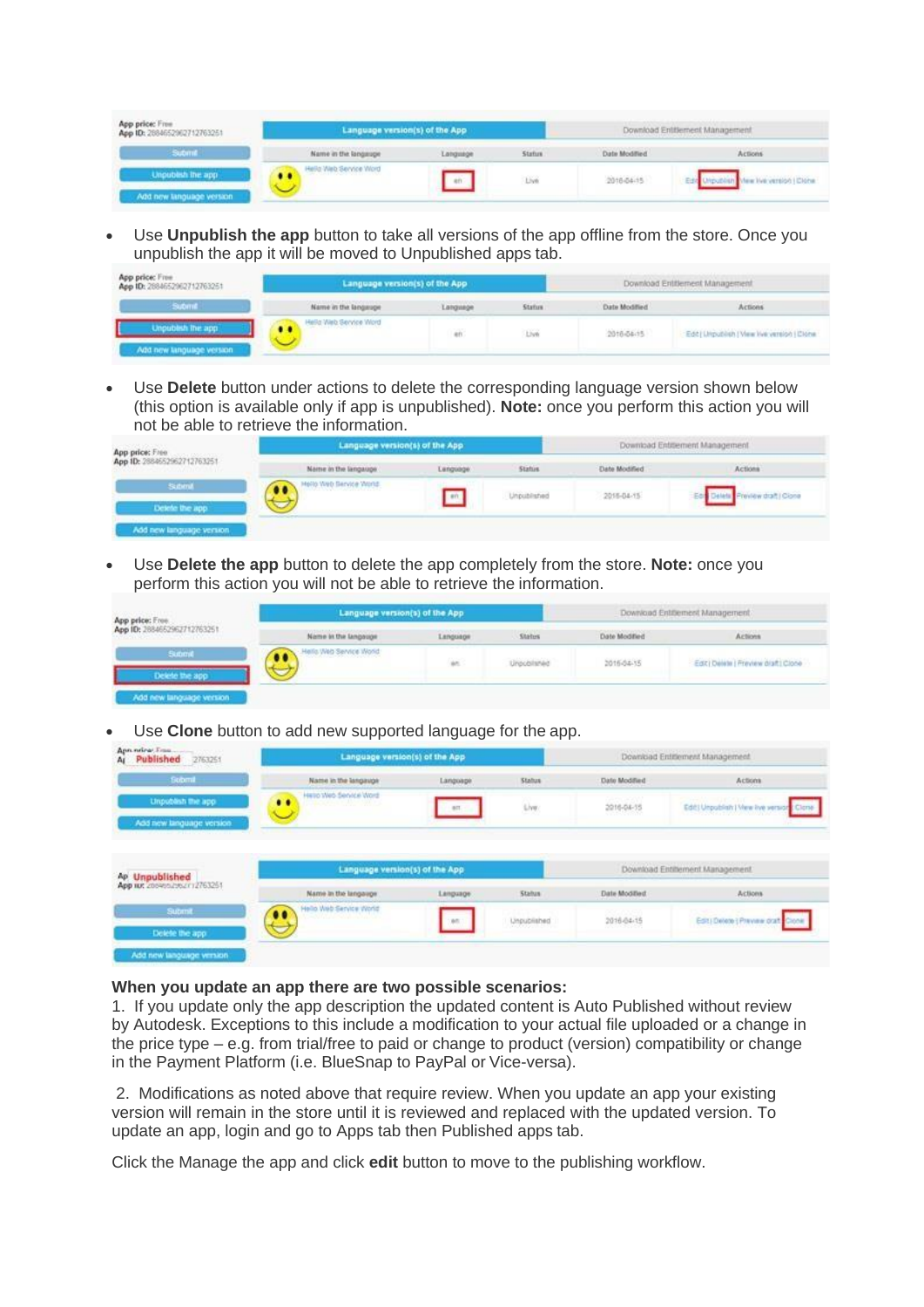- To upload updated files:
	- Click the Remove button.
	- Click the Choose Files button and select your file in the dialog that appears.
	- Update only the information you wish to change.
- Once the updated app is submitted for review, the app will have two versions a "live" version and an "Edited" version.

| OS/language version(s) of the App                                 |           |                               |                 | Download Entitlement Management |                                                  |  |
|-------------------------------------------------------------------|-----------|-------------------------------|-----------------|---------------------------------|--------------------------------------------------|--|
| Name in the langauge                                              | Language. | O <sub>S</sub><br><b>MARK</b> | <b>Status</b>   | Date Modified                   | Actions<br>0001056100                            |  |
| Clipboard Manager<br>Edited Version<br>A AUTODESK<br>Live Version | English   | Win32 and 64                  | Ready to submit | 2015-05-13                      | Edit   Preview   Clone<br>THE REPORT OF A STREET |  |
| Edited Version                                                    |           |                               |                 |                                 |                                                  |  |

#### **Adding Entitlement for a customer**

For **paid apps** that are live, you can grant/add entitlement for a customer to enable them to download the app without purchasing it.

Please go to [https://apps.autodesk.com/ a](https://apps.autodesk.com/)nd login using your credentials.

Navigate to Apps tab and then Published Apps tab. Click on 'Manage' next to the app for which you want to provide access to customer.

| General Statistics                               | Published           | Unpublished    |           | Download Entitlement Group |
|--------------------------------------------------|---------------------|----------------|-----------|----------------------------|
| Name<br><b>CONTRACTOR</b>                        | Language OS(Status) | Date Published | Price     | <b>Actions</b>             |
| Hello Web Service Word:<br>3 25. VOI 000 HISSI F | English (Live)      | 2016-04-15     | USD 10.00 | Marsie<br><b>Fatistics</b> |

In app details page, click on 'Download Entitlement Management' then click on 'Add'

|                  | Language version(s) of the App                                                                                                                                                                  |        | <b>Download Entitlement Management</b> |        |  |
|------------------|-------------------------------------------------------------------------------------------------------------------------------------------------------------------------------------------------|--------|----------------------------------------|--------|--|
| Add              | This will authorize download entitlement of this App with certain quantity to a particular user.<br>로 상승한 회사 전 모르고 있는 것이 같은데 있는 것이 있는 것이 있으나 같은데 이 사람이 있는 것이 같은데 같은데 그 사람이 있는 것이 있으나 같이 있는 것이다. |        |                                        |        |  |
| 0 entitlement(s) | Note: This list only shows the entitements added by the publisher.                                                                                                                              |        |                                        |        |  |
|                  | User Email                                                                                                                                                                                      | Copies | Date                                   | Action |  |

Add the email address of the customer and select the quantity then click 'ok'.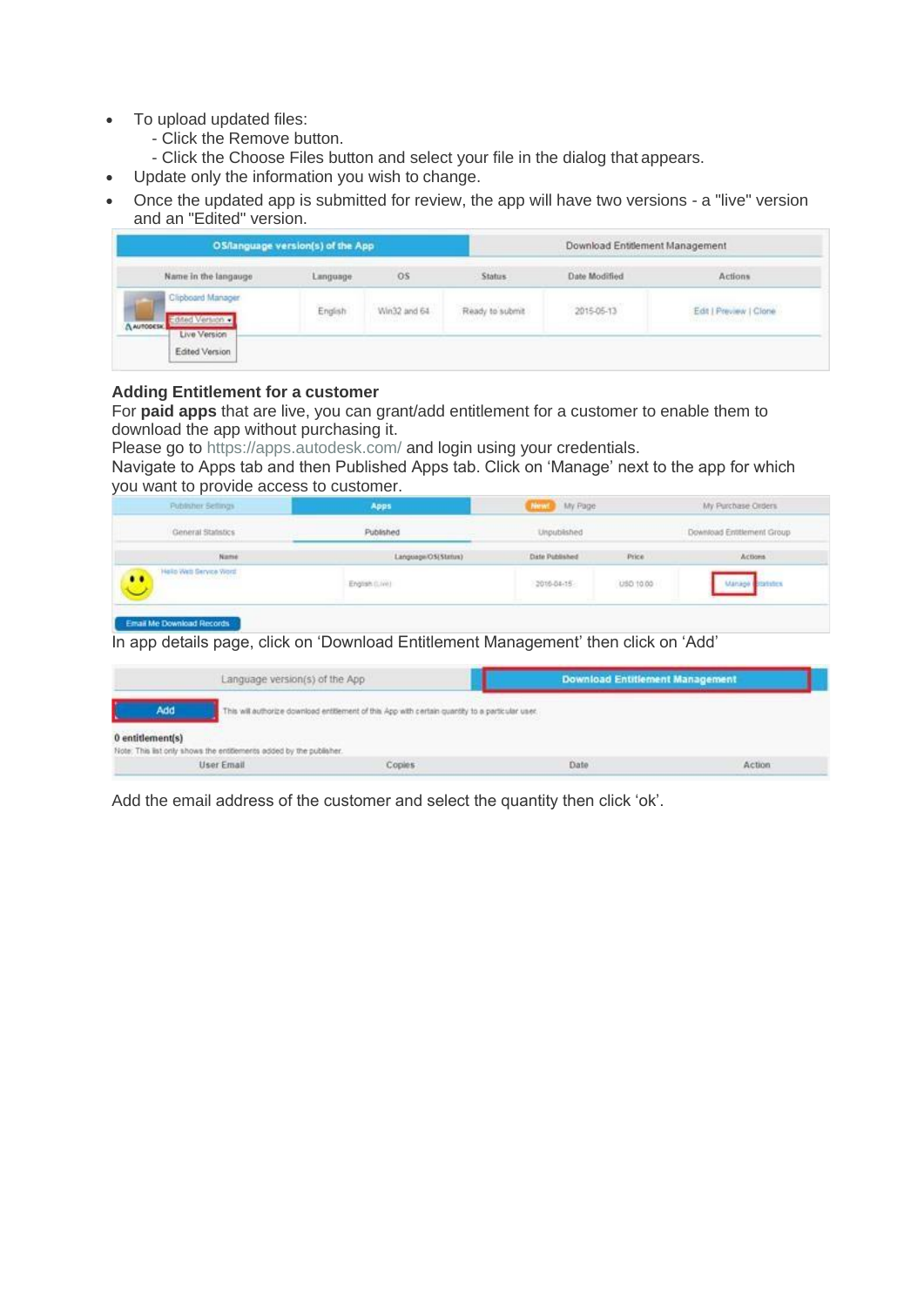# **Add Download Entitlement**



At any point of time you can remove the entitlement by using option 'Delete'.

#### **Binding Feature on the Autodesk App Store:**

Using the binding feature, you can provide an option for the user to download an app for free when they purchase another app. You can do this by grouping the Apps in the 'publisher corner' section of the Autodesk App Store. Note: This feature is available only for binding paid apps which are live in the Autodesk App Store. We anticipate that this feature will be primarily used when releasing a new version of your app, when you want customers who own your old app to get the new version for free or customers buying the new version to get the old version for free.

To bind apps:-

#### Go to<https://apps.autodesk.com/MyUploads>

Navigate to Apps tab and Click on 'Download Entitlement Group' Click on 'Add Group'

| A STREAM STREET STREET AND A STREET<br>General Statistics | Published |       | Download Entitlement Group |
|-----------------------------------------------------------|-----------|-------|----------------------------|
| Group Name                                                |           | Apps: | Actions                    |

Click on newly added group, on New Group under Group Name, and then you'll get an option to edit the name of the group.

| Group Name |                                                                                                 | Appt                                                                                                                 | Actions |
|------------|-------------------------------------------------------------------------------------------------|----------------------------------------------------------------------------------------------------------------------|---------|
|            |                                                                                                 |                                                                                                                      |         |
| Add Group  | to download at the apps in one download entitiertent group if hidshe porchases any of the apps. | Covential entitement group alows you to bind the downsaid entitiements of your apps. This will authorize a customers |         |

After adding the name click on the check mark next to it. This will save the new group name.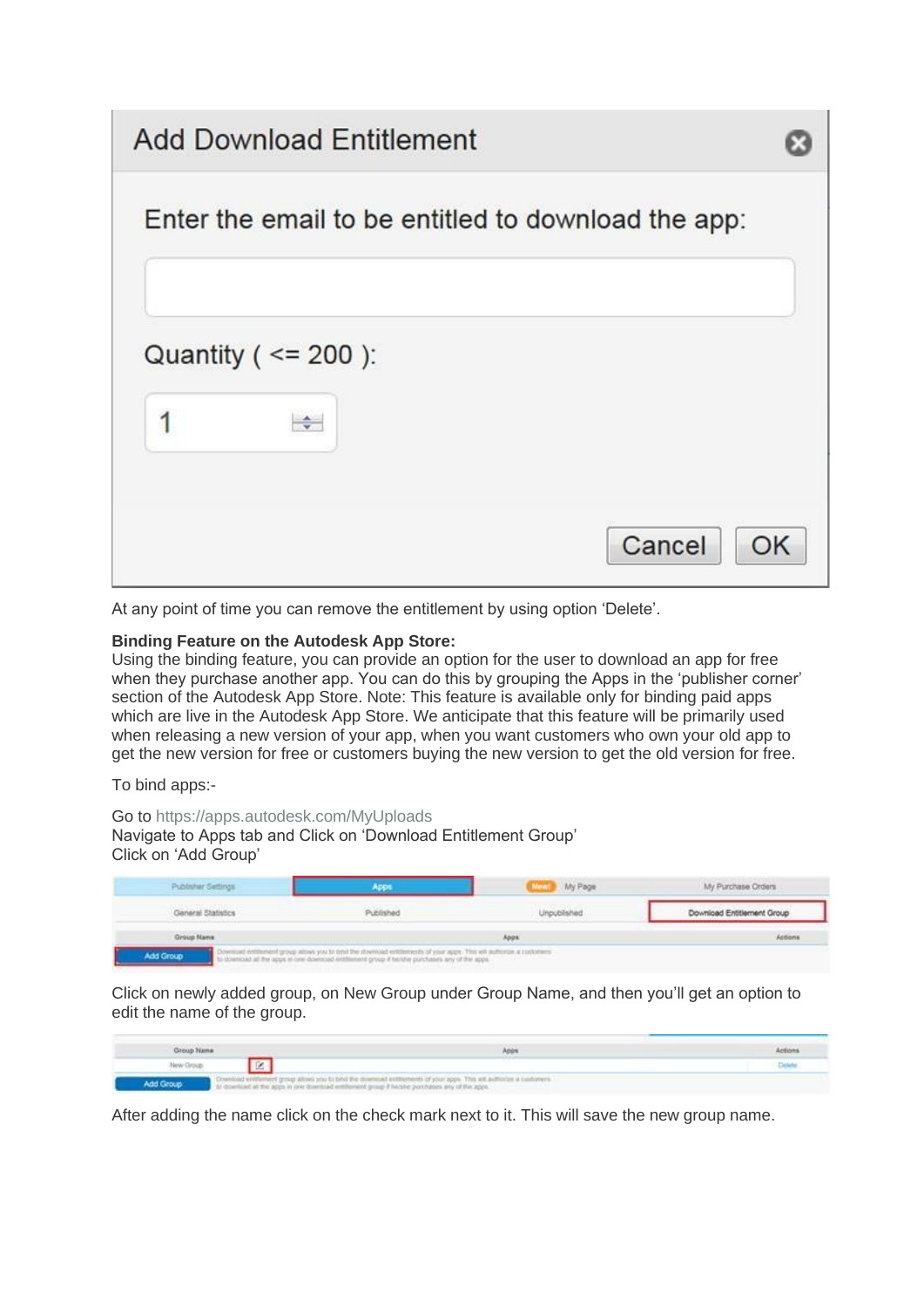| <b>Group Name</b> |                                                                                                                                                                                                                        | Apps | Actions |
|-------------------|------------------------------------------------------------------------------------------------------------------------------------------------------------------------------------------------------------------------|------|---------|
|                   |                                                                                                                                                                                                                        |      | Delet   |
| Add Group         | Download entitement group alove you to bloch the download entitements of your apps. This will authorize a customers<br>In download at the apps in one download entitement group if twistvir porchases any of the apps. |      |         |

Click on the blank field under Apps column and you'll get an option to edit.

| Group Name | Apps                                                                                                                                                                                                                               | Actions |
|------------|------------------------------------------------------------------------------------------------------------------------------------------------------------------------------------------------------------------------------------|---------|
| Group 5    |                                                                                                                                                                                                                                    |         |
| Add Group  | Constituted entitlement group attives you to band the directiond entitlements of your apps. This will authorize a customers<br>. To download at the apps in one downsald entitionent group if historie purchases any of the apps." |         |

When you click on edit option, a popup window appears with a list of paid apps which are live in the store.

Select the apps you want to bind and click on 'Ok' option.

Now, you can see the apps which are grouped together in the Apps column.

| <b>Add Apps</b>    |           |                                                          |                            |
|--------------------|-----------|----------------------------------------------------------|----------------------------|
|                    |           | estDesktop <b>G</b> estWebservice <b>G</b> chrome28Oct13 |                            |
|                    |           |                                                          | Cancel<br>OK               |
|                    | Apps      | My Profile:Open soon)                                    | My Purchase Orders         |
| Publisher Settings |           |                                                          |                            |
| General Statistics | Published | Unpublished                                              | Download Entitlement Group |
| Group Name         |           | Apps                                                     | <b>Actions:</b>            |

At any point of time you can unbind these apps by deleting the group using option 'Delete'.

# **Test Purchase**

As a publisher you can test to see if your apps download correctly and test that the purchase flow for a paid app is working correctly.

Please go to

#### <https://apps.autodesk.com/en/>

Navigate to Apps tab and Click on the 'Unpublished' tab and click on the App name. This will open the preview page of the app.

| <b>Publisher Corner</b>                          |                                              |                       |              | Publish a New Product      |
|--------------------------------------------------|----------------------------------------------|-----------------------|--------------|----------------------------|
| Publisher Settings                               | Apps                                         | My Pratile(Open soon) |              | My Purchase Orders         |
| General Statistics                               | Published                                    | <b>Unpublished</b>    |              | Download Entitlement Group |
| Name                                             | Language.<br>A property that the first party | OS<br>--              | Date Moddled | Actions                    |
| Amazing Test Approahon:<br>Please don't download | Deutsch Engirsh                              | Win32 and 64          | 2015-05-11   | Manage   Clonic            |